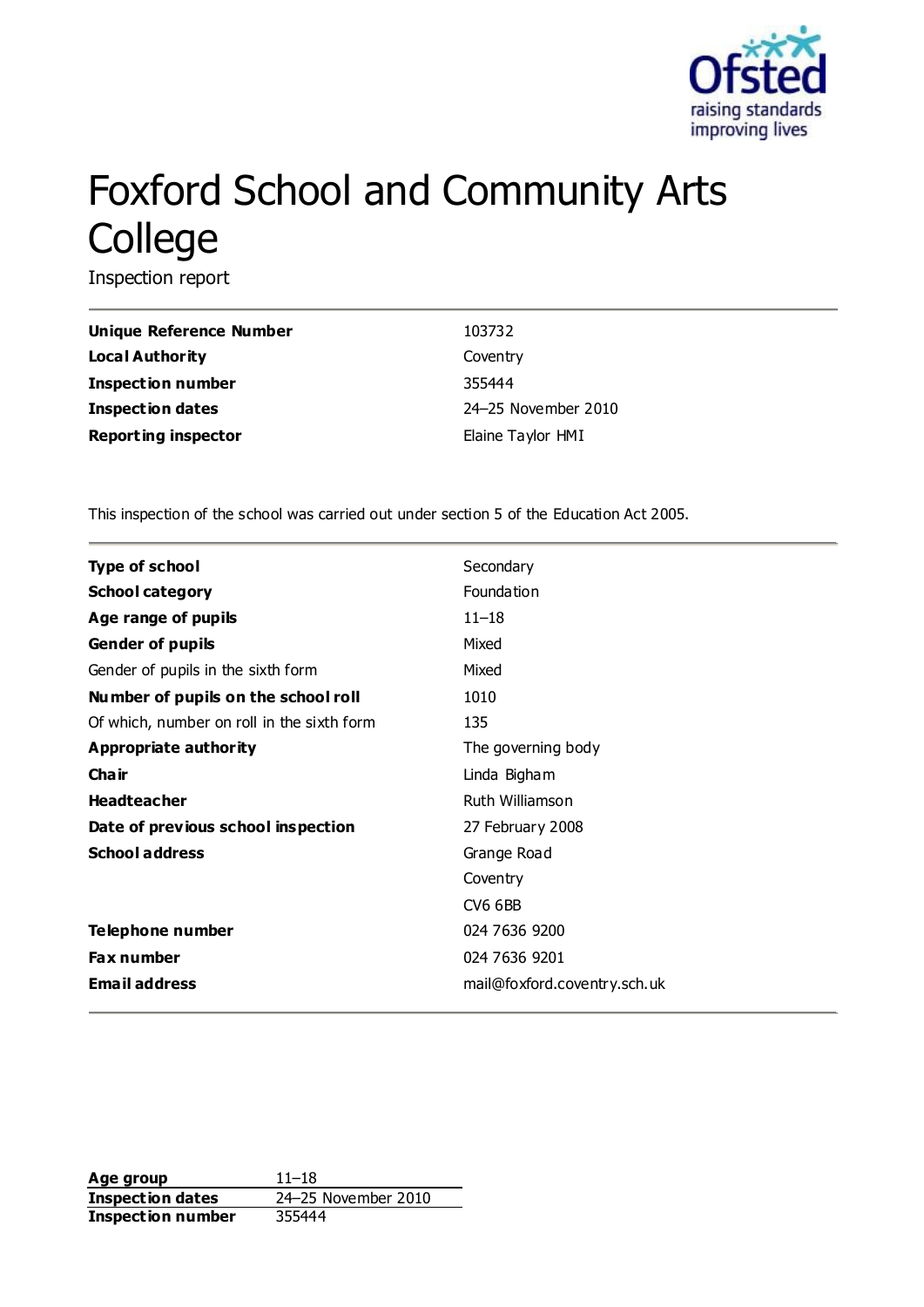The Office for Standards in Education, Children's Services and Skills (Ofsted) regulates and inspects to achieve excellence in the care of children and young people, and in education and skills for learners of all ages. It regulates and inspects childcare and children's social care, and inspects the Children and Family Court Advisory Support Service (Cafcass), schools, colleges, initial teacher training, work-based learning and skills training, adult and community learning, and education and training in prisons and other secure establishments. It assesses council children's services, and inspects services for looked after children, safeguarding and child protection.

Further copies of this report are obtainable from the school. Under the Education Act 2005, the school must provide a copy of this report free of charge to certain categories of people. A charge not exceeding the full cost of reproduction may be made for any other copies supplied.

If you would like a copy of this document in a different format, such as large print or Braille, please telephone 0300 1234 234, or email **[enquiries@ofsted.gov.uk](mailto:enquiries@ofsted.gov.uk)**.

You may copy all or parts of this document for non-commercial educational purposes, as long as you give details of the source and date of publication and do not alter the documentation in any way.

To receive regular email alerts about new publications, including survey reports and school inspection reports, please visit our website and go to 'Subscribe'.

Royal Exchange Buildings St Ann's Square Manchester M2 7LA T: 0300 1234 234 Textphone: 0161 618 8524 E: **[enquiries@ofsted.gov.uk](mailto:enquiries@ofsted.gov.uk)**

W: **[www.ofsted.gov.uk](http://www.ofsted.gov.uk/)**

© Crown copyright 2010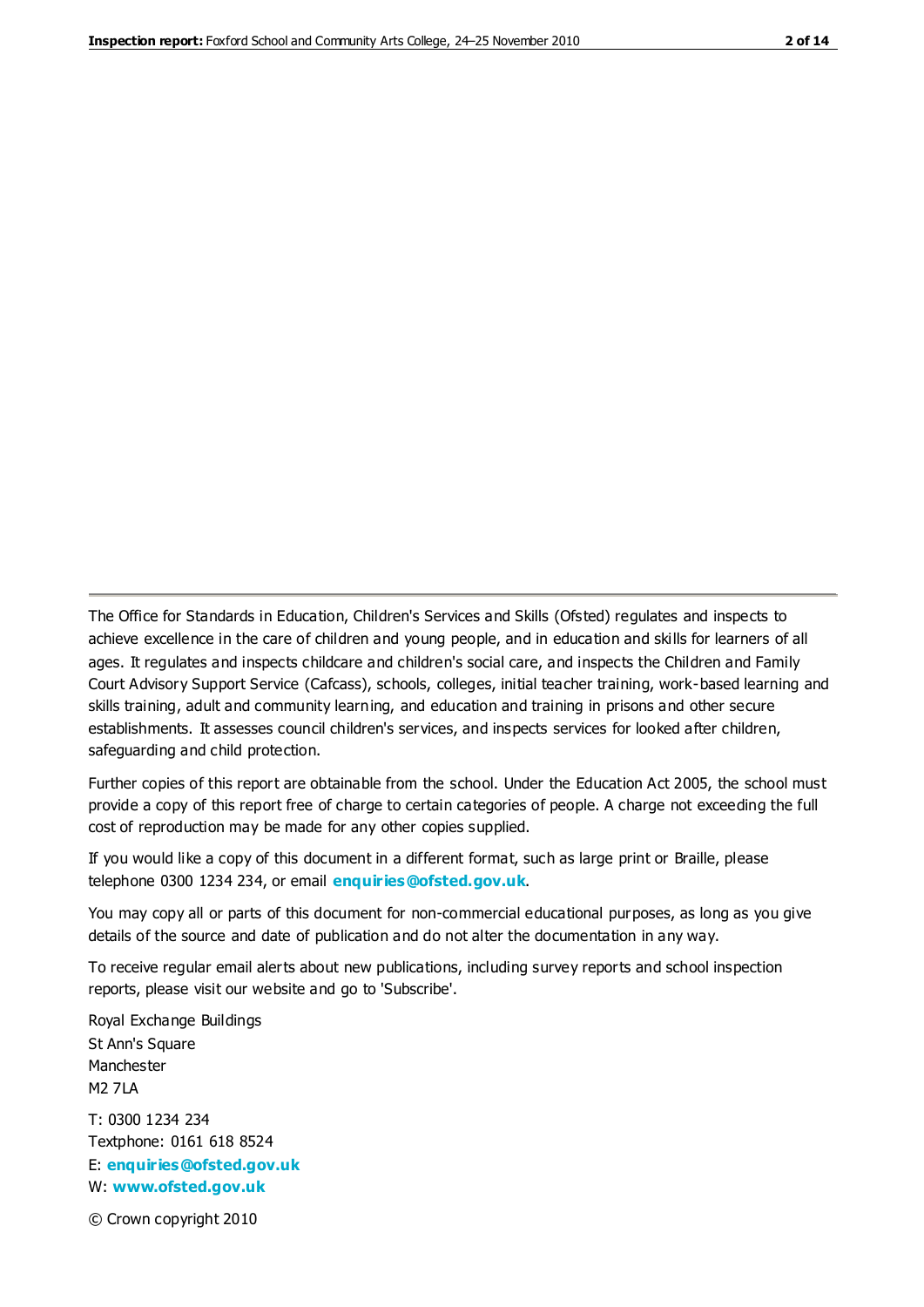# **Introduction**

This inspection was carried out by one of Her Majesty's Inspectors and three additional inspectors. They observed 35 lessons including two joint observations with senior staff; 35 teachers were seen. Meetings were held with groups of students, members of the governing body and staff. Inspectors observed the school's work, and looked at policies, minutes of meetings, external partners' reports, students' work in books, development planning documents, data on students' current progress and records of the school's observations of teaching. Inspectors also analysed questionnaires returned by students, staff and 116 parents and carers.

The inspection team reviewed many aspects of the school's work. It looked in detail at a number of key areas.

- The progress of girls and students with special educational needs and/or disabilities in order to assess:
- whether the curriculum is sufficiently tailored to meet individual needs
- whether teachers use a range of assessment and teaching strategies in their lessons to ensure individual needs are being met.
- The effectiveness of systems to promote good behaviour and attendance.
- How well leaders at all levels monitor provision in their areas of responsibility in order to test the capacity to continue to improve.

# **Information about the school**

The school is a specialist arts school and has acquired trust status since the last inspection. It is of average size with a slightly smaller than average sixth form. The proportion of students eligible for free school meals is about twice the national average. An above average number of students are from minority heritage backgrounds, predominantly Indian. The proportion of students with special educational needs and/or disabilities is well above average as is the proportion for whom English is an additional language. The school has received several awards including Arts Mark Gold, Healthy Schools, Investors in Careers and Investors in People.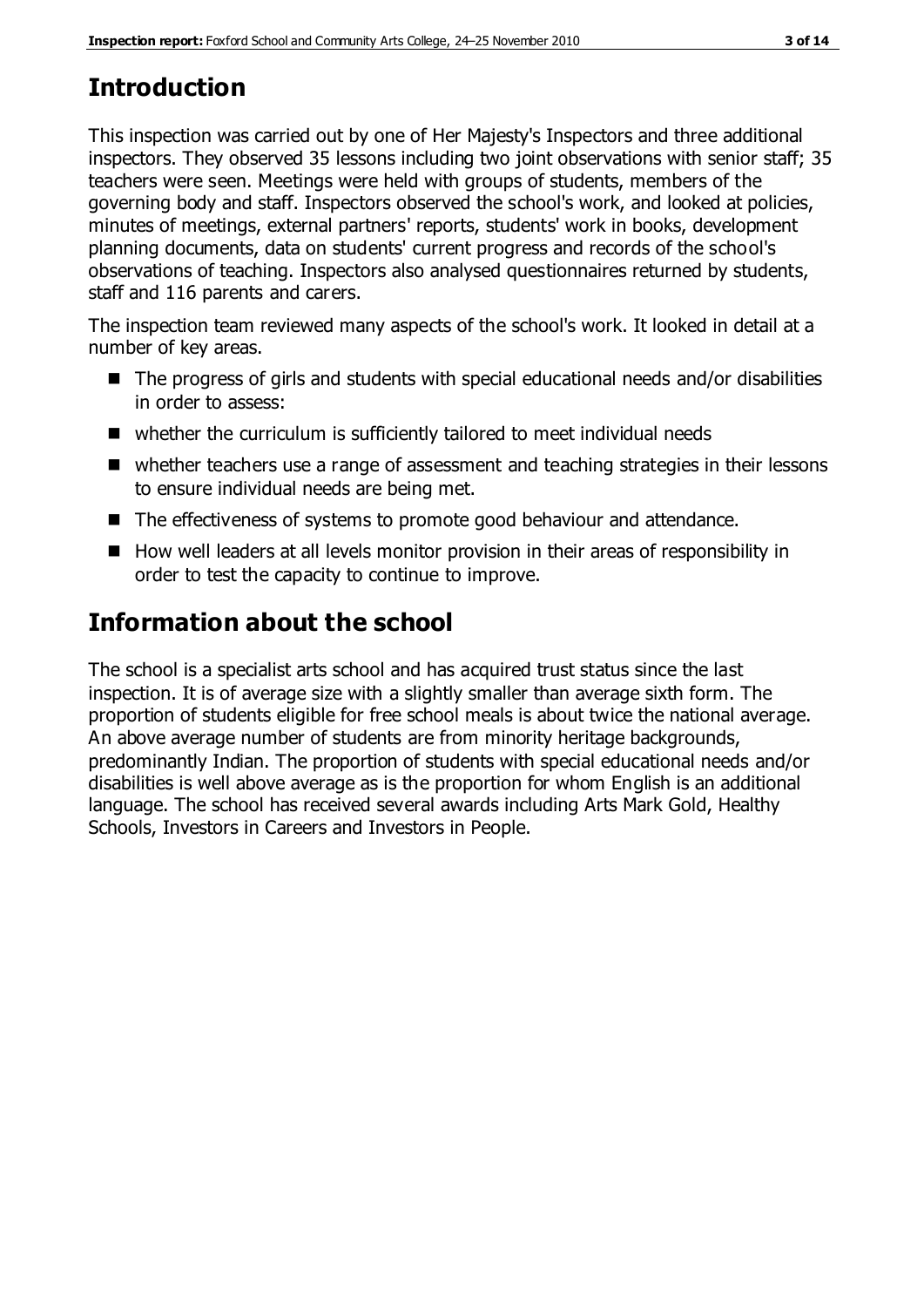# **Inspection judgements**

| Overall effectiveness: how good is the school?  |  |
|-------------------------------------------------|--|
| The school's capacity for sustained improvement |  |

## **Main findings**

This is a satisfactory school that is steadily improving the outcomes for students through improved provision and some new appointments that have strengthened leadership since the last inspection. Several aspects of the personal development of students have improved from satisfactory to good, as has the quality of teaching. In GCSE examinations in 2010, more than twice the proportion of students gained five good grades including English and mathematics compared with three years ago. The overall effectiveness of the sixth form is now good.

Students are well cared for and feel safe. Attendance has improved and exclusions have fallen. Despite this, there are still a small number of lessons where students are not fully engaged with their learning, especially in Key Stage 3, which can result in off-task behaviour. The behaviour policy is not consistently applied across the school. The many different groups within the school mix harmoniously together and strong support for students with special educational needs and/or disabilities means that they make good progress. The curriculum is broad and balanced and carefully structured to ensure that it meets individual needs well. The specialist arts subjects make a strong contribution to the students' ability to reflect and use their imagination in a range of creative activities.

Good leadership of teaching, with an exemplary system to match training to individual and school needs and then measure its effectiveness, has ensured that the variability in the quality of teaching has been reduced and a growing proportion is good or better. Since the last inspection, the systems for tracking the progress that individual students make have been strengthened so that intervention when students fall behind can be accurately targeted. These systems also allow leaders to hold people to account for outcomes in their areas of responsibility more rigorously. Teachers are starting to use the information to plan lessons that build on prior learning. However, not enough attention is paid in some lessons to using assessment information to finely tune and adjust the activities to individual needs. The quality of the feedback students receive on their progress and how to improve their work remains variable, as at the last inspection. Some of the management systems are fairly new and improvements have not yet had sufficient time to increase the overall progress students make, which remains satisfactory.

The governing body provides good challenge and support for the school. They have ensured that safeguarding arrangements are good. Senior leaders are clear about areas for improvement and self evaluation is accurate, arising from regular and rigorous monitoring of provision. Leaders have ensured that all members of the school community fully support the drive for improvement. Staff morale is high, as shown by the very positive responses in the staff questionnaire. The improvements already made and the positive climate within the school indicate that good leadership gives the school good capacity to improve further.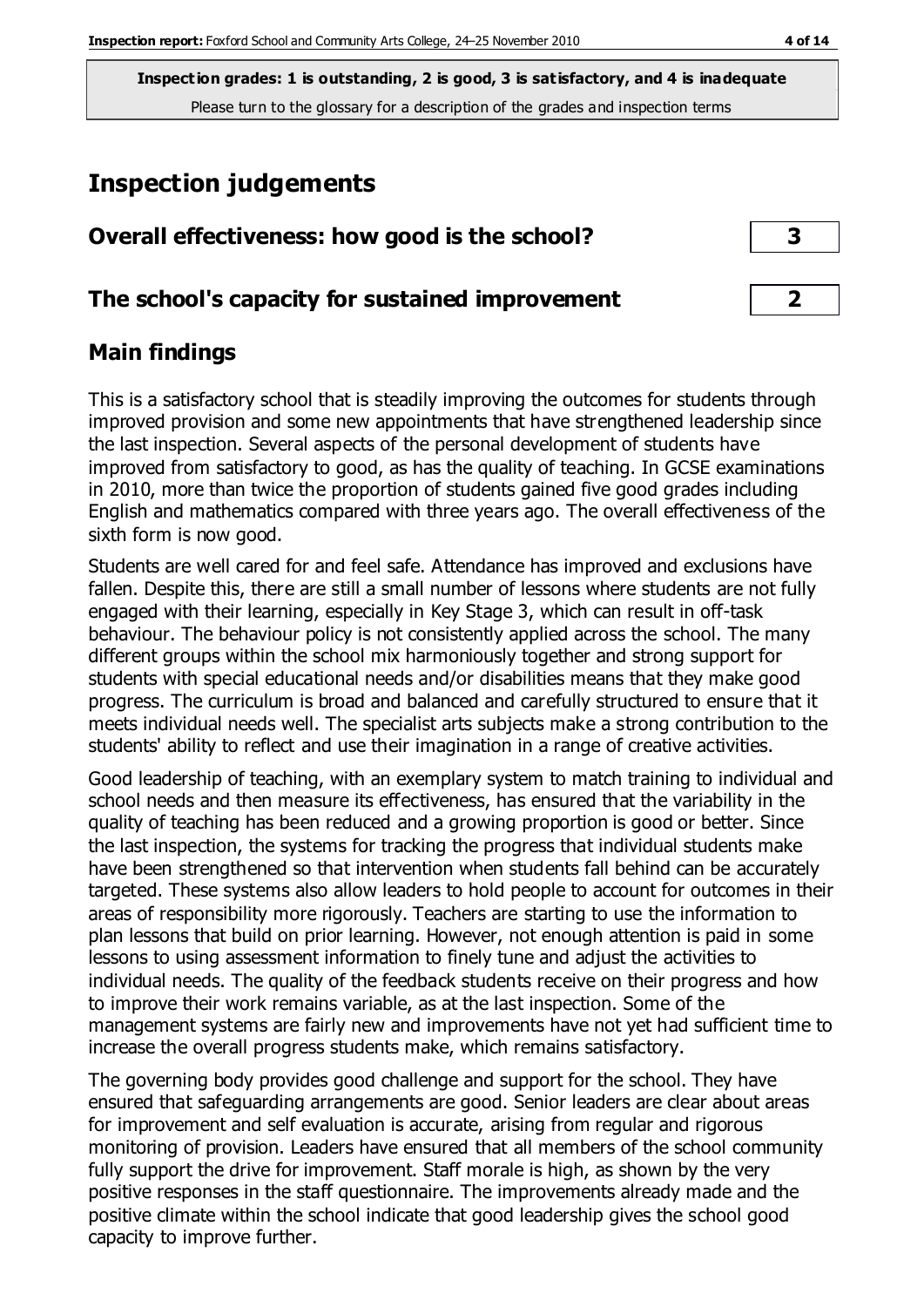#### **What does the school need to do to improve further?**

- Increase the progress that all groups of students make in lessons, so that it is consistently good or better, by ensuring that teachers effectively match the level of challenge in learning to the students' prior attainment, age and ability.
- Ensure that the verbal and written feedback students receive about their learning is regular, consistent and suggests how they can make progress in their learning.
- Ensure that teachers consistently apply the school's behaviour management systems in order to maximise the students' engagement in their learning.
- Up to 40% of the schools whose overall effectiveness is judged satisfactory may receive a monitoring visit by an Ofsted inspector before their next section 5 inspection.

#### **Outcomes for individuals and groups of pupils 3**

Students enter the school having attained standards that are broadly to below average. In lessons they were observed making good progress, because teachers take care to provide them with interesting activities generally matched to their ability. This was more evident in Key Stage 4 than in the lower school. In the past, boys have made less progress than they should and the school has successfully used a range of strategies to address this issue. The school is now working with the girls who, last year, made slower progress. Students who have English as an additional language make good progress because of the effective specialised support they receive. The range of special needs of students in the school has been expanding, but as a result of strong systems to guide and support these students, they make good progress. In lessons they were seen making good gains in their learning and enjoying their work.

Students told inspectors that they feel safe at school and this was endorsed by parents and carers. Students feel that bullying and racist incidents are rare and if they occur are dealt with effectively. In the majority of lessons observed behaviour was satisfactory or better. The school has taken effective action and significantly reduced exclusions. Students report that the system in place to deal with poor behaviour in lessons is effective, but it is not yet consistently applied by all staff. A significant strength is in the positive contribution that large numbers of students make to the school community and beyond. Their art work is available to the public and brightens public spaces. The various year councils and the excellent meeting of the school council, which inspectors observed, enable large numbers of students to be engaged in decision-making processes and there are numerous examples of where their suggestions have improved aspects of school life. Students develop good basic skills which prepare them well for the world of work. They are punctual to school and to lessons and develop a strong understanding of the world of work through a programme of work placements that are finely tuned to individual needs. The success of this work is evident in the very low number of students who are not in education, training or employment with training when they leave at 16. Students develop a good understanding of other faiths and cultures through the opportunities to work and interact with a wide range of faiths and cultures within the school and through contacts abroad. They develop a good ability to think creatively, supported strongly by the specialist subjects. Partnerships with organisations that support them in developing their imagination are successful and contribute greatly to their enjoyment of learning. This was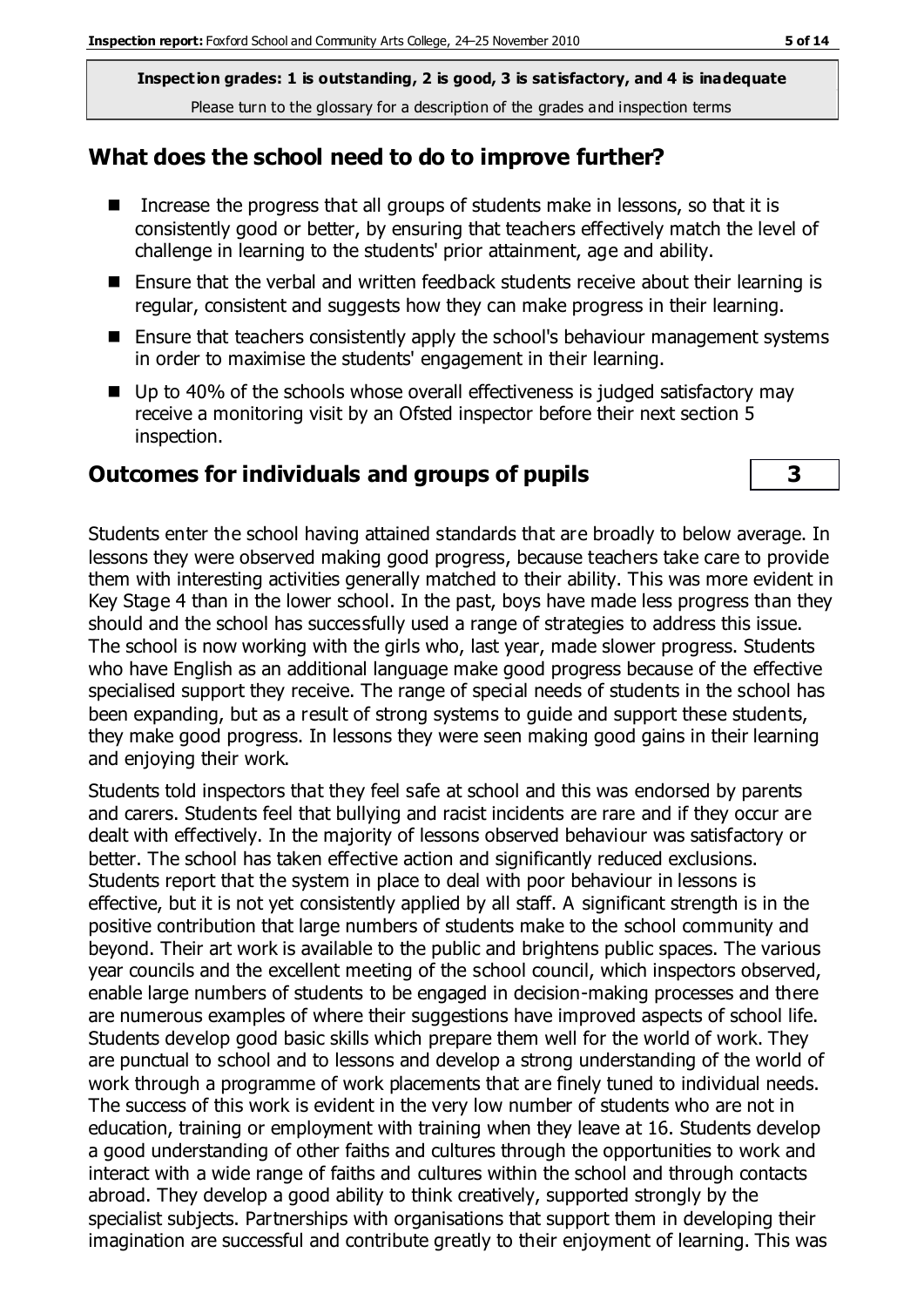Please turn to the glossary for a description of the grades and inspection terms

observed in a lesson that used drama to very good effect, where a group of younger students had to imagine what it would be like to leave their homes and travel to a new country.

These are the grades for pupils' outcomes

| Pupils' achievement and the extent to which they enjoy their learning                                                     | 3              |
|---------------------------------------------------------------------------------------------------------------------------|----------------|
| Taking into account:<br>Pupils' attainment <sup>1</sup>                                                                   | 3              |
| The quality of pupils' learning and their progress                                                                        | 3              |
| The quality of learning for pupils with special educational needs and/or disabilities<br>and their progress               | $\mathcal{L}$  |
| The extent to which pupils feel safe                                                                                      | $\overline{2}$ |
| Pupils' behaviour                                                                                                         | 3              |
| The extent to which pupils adopt healthy lifestyles                                                                       | $\overline{2}$ |
| The extent to which pupils contribute to the school and wider community                                                   | $\overline{2}$ |
| The extent to which pupils develop workplace and other skills that will contribute to<br>their future economic well-being | 2              |
| Taking into account:<br>Pupils' attendance <sup>1</sup>                                                                   |                |
| The extent of pupils' spiritual, moral, social and cultural development                                                   | 2              |

<sup>1</sup> The grades for attainment and attendance are: 1 is high; 2 is above average; 3 is broadly average; and 4 is low

## **How effective is the provision?**

Teachers have good subject knowledge and use it to devise a range of suitable activities in lessons to meet the needs and interests of learners well. Teaching assistants and other adults in lessons provide effective support for those students who have English as an additional language or have special educational needs and/or disabilities. Learning proceeds at a good pace in most lessons and relationships are positive. In one lesson observed during the inspection, the pace of learning was outstanding because of the high but appropriate level of challenge and the opportunities the teacher provided for students to learn by doing things for themselves. Students responded enthusiastically. In lessons where progress is less strong, teachers do not adapt their teaching sufficiently as the lesson proceeds in order to ensure that all levels of ability are suitably challenged. Assessment to support learning is satisfactory. Students are given feedback either in writing or verbally, but this is inconsistent in quality across subjects. Where assessment is most successful, it has a positive impact on progress by continually informing the students about their next steps and building their confidence. Some outstanding peer assessment was observed in a dance lesson.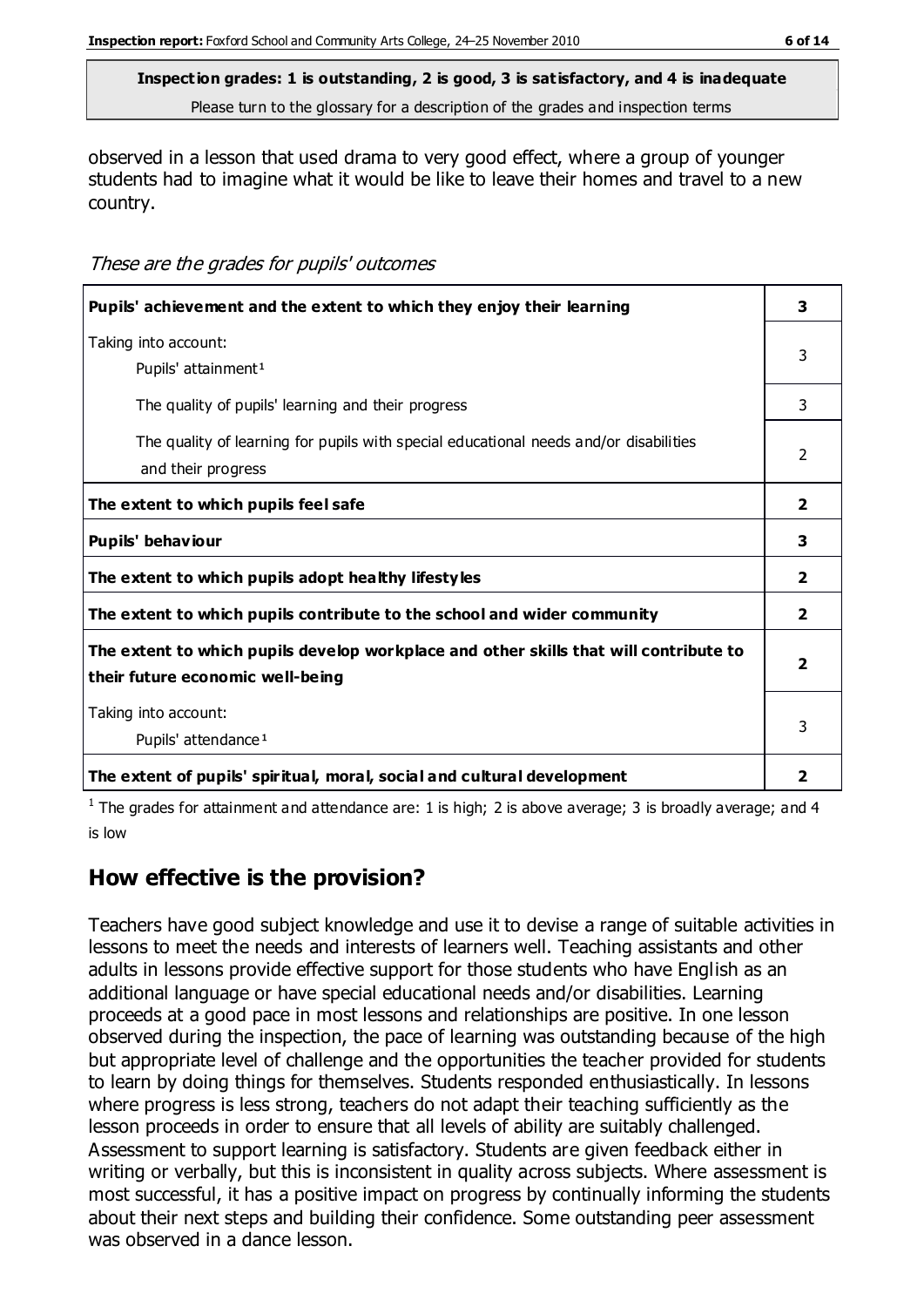The curriculum is planned well and regularly reviewed to ensure that it meets the needs of students well. There is a range of courses suitable for all levels of ability. The offer is enhanced through good partnership links with other schools and organisations. There is a good range of enrichment and extra-curricular activities which are varied and enjoyed by a large number of students. Many of these contribute well to the students' personal and social development.

Students are supported well at all transition points as they move into and through the school. There is a very effective system in place to monitor behaviour and learning mentors support students' emotional needs well. The school works very effectively with a wide range of external agencies to support the welfare of all students.

| The quality of teaching                                                                                    | $\mathbf{2}$ |
|------------------------------------------------------------------------------------------------------------|--------------|
| Taking into account:                                                                                       | 3            |
| The use of assessment to support learning                                                                  |              |
| The extent to which the curriculum meets pupils' needs, including, where relevant,<br>through partnerships |              |
| The effectiveness of care, guidance and support                                                            |              |

These are the grades for the quality of provision

## **How effective are leadership and management?**

Leaders in the school have the confidence of parents, students and staff and are successfully driving up standards for all students. They have steadily increased the level of challenge in targets for student outcomes as attainment has risen. Expectations are high for all groups. Regular monitoring activities feed into challenging discussions between senior and middle leaders. These are informed by a wide range of information including the views of students, some of whom help with lesson observations and contribute to an understanding of effective learning. A particular strength is the way that information from lesson observations on the different facets of good teaching are analysed in order to inform training activities for all staff and for individuals. There is further analysis done following training to measure the impact. This is steadily providing leaders with a very accurate picture of strengths and weaknesses in teaching and improving outcomes. The governing body has a very clear understanding of the work of the school and can demonstrate examples of where its members have challenged and improved practice. Parents and carers are regularly informed about their children's progress and appreciate the communications they receive from the school. Students from a wide range of different faiths and cultures mix happily together and care is taken to ensure the provision is adapted to meet individual needs. The school identifies groups who are making slower progress, or participating less well in activities outside the school day and puts in place strategies to address the problem. This has been successful in improving the performance of boys and no groups now underachieve. Rigorous safeguarding procedures, regularly monitored by senior staff and the governing body, ensure that all are safe and there are very strong systems in place for the most vulnerable students. The school has a very clear understanding of the religious, ethnic and socio-economic context in which it works. Links with the community through the headteacher's attendance at all neighbourhood forum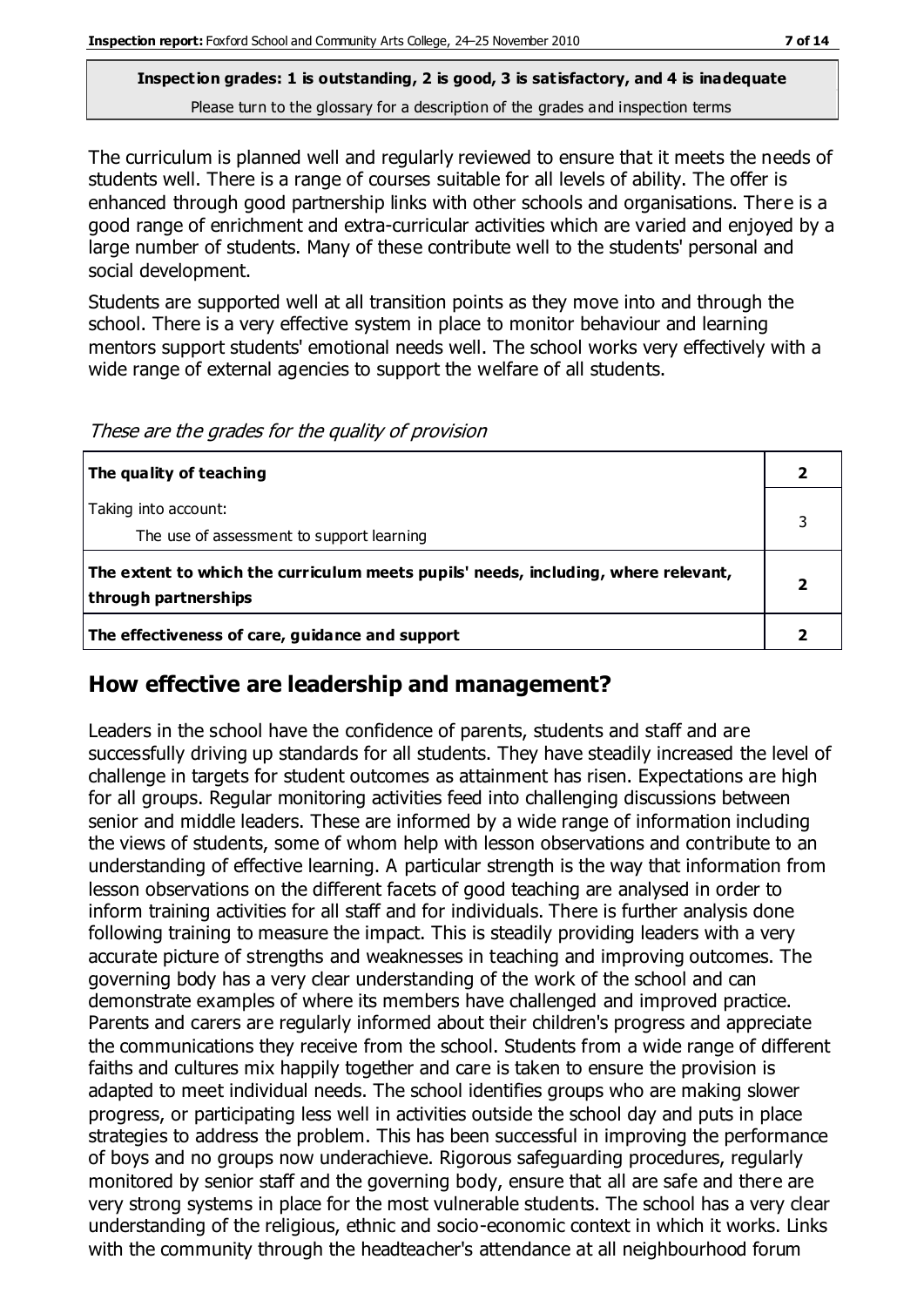meetings and the use of local community surveys strengthen that understanding. Links with schools abroad, for example in Uganda, are developing the global context. The specialism is a particular strength in supporting this aspect both through work in primary schools and through performances at public events. Relationships are particularly harmonious.

These are the grades for leadership and management

| The effectiveness of leadership and management in embedding ambition and driving<br><b>improvement</b>                                                           |              |
|------------------------------------------------------------------------------------------------------------------------------------------------------------------|--------------|
| Taking into account:<br>The leadership and management of teaching and learning                                                                                   | 2            |
| The effectiveness of the governing body in challenging and supporting the<br>school so that weaknesses are tackled decisively and statutory responsibilities met | 2            |
| The effectiveness of the school's engagement with parents and carers                                                                                             | 2            |
| The effectiveness of partnerships in promoting learning and well-being                                                                                           | 2            |
| The effectiveness with which the school promotes equality of opportunity and tackles<br>discrimination                                                           | 2            |
| The effectiveness of safeguarding procedures                                                                                                                     | $\mathbf{2}$ |
| The effectiveness with which the school promotes community cohesion                                                                                              | 2            |
| The effectiveness with which the school deploys resources to achieve value for money                                                                             | 3            |

## **Sixth form**

Outcomes in the sixth form are improving and current data from the school shows they are now good. There are some exceptionally positive individual case studies where young people have started form a very low point in the main school and progressed to degree courses at university. Retention rates are good and value-added measures show that students make good progress. Almost three quarters of students continue into higher education. The students are very positive about their experience and the contribution they make to the work of the school, as student support workers and by helping to run the year councils, is outstanding. They are valuable ambassadors for the school and excellent role models for younger students.

The provision is good, with good teaching, a wide and varied curriculum and very good personal support. Teachers systematically guide students to be independent learners with good organisational skills. There are good facilities for private study and research. The enrichment programme covers a wide range of useful opportunities, such as how to eat well at University or individually arranged work placements. An annual visit to Aberystwyth University is regarded highly by students. A weaker aspect of the curriculum is the teaching of AS and A2 courses in the same classes in some subjects.

Leaders evaluate the outcomes in the sixth form and monitor provision effectively, resulting in improving achievement and high levels of satisfaction. Productive links have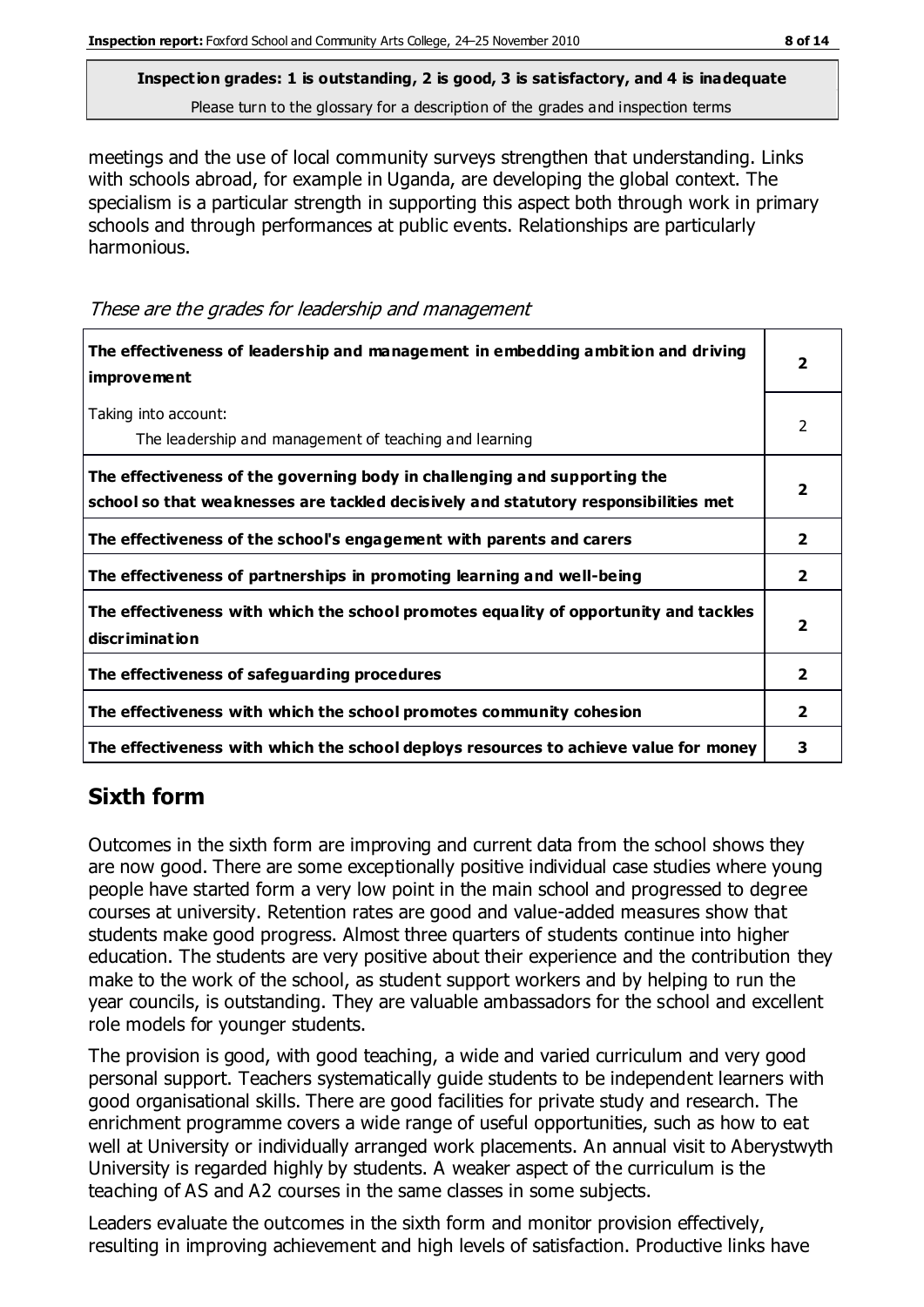**Inspection grades: 1 is outstanding, 2 is good, 3 is satisfactory, and 4 is inadequate**

Please turn to the glossary for a description of the grades and inspection terms

been forged across the federation of schools to ensure as wide a range of subject options as possible. The monitoring of provision elsewhere has ensured students are completely happy that it is of an equally good quality.

These are the grades for the sixth form

| Overall effectiveness of the sixth form                         |  |
|-----------------------------------------------------------------|--|
| Taking into account:<br>Outcomes for students in the sixth form |  |
| The quality of provision in the sixth form                      |  |
| Leadership and management of the sixth form                     |  |

## **Views of parents and carers**

The response to the questionnaire was low. The parents and carers who responded expressed high levels of satisfaction with how well the school keeps their children safe and how well they are kept informed. They were least happy with the way behaviour is dealt with. Inspectors found that the behaviour policy is not consistently applied by all staff and have made this one of the recommendations of this inspection report. Parents are very happy with the progress their children are making and a significantly high proportion say that their children enjoy school. When they have concerns, they are happy that the school deals with them effectively.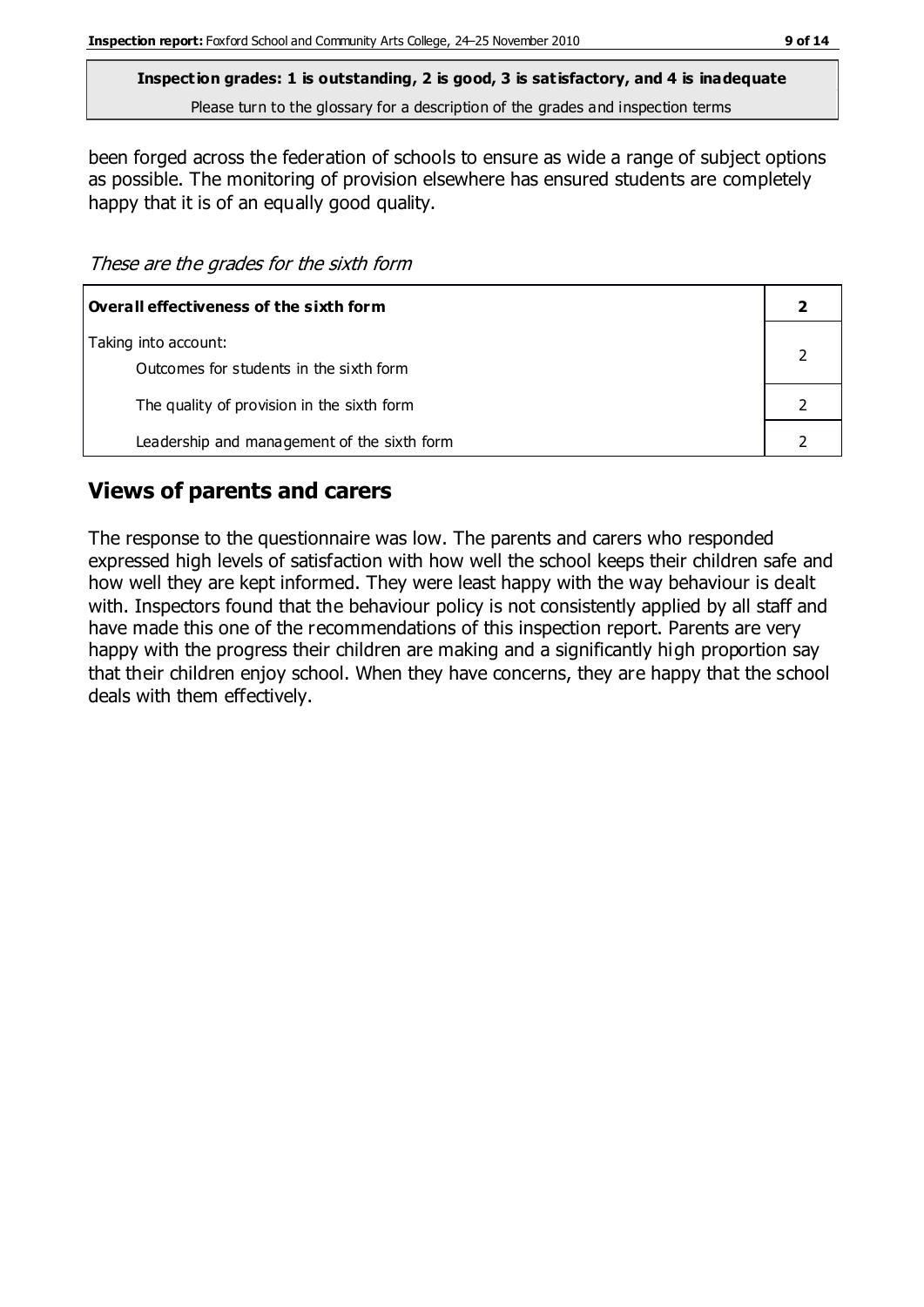#### **Responses from parents and carers to Ofsted's questionnaire**

Ofsted invited all the registered parents and carers of pupils registered at Foxford School and Community Arts College to complete a questionnaire about their views of the school.

In the questionnaire, parents and carers were asked to record how strongly they agreed with 13 statements about the school. The inspection team received 116 completed questionnaires by the end of the on-site inspection. In total, there are 1010 pupils registered at the school.

| <b>Statements</b>                                                                                                                                                                                                                                       | <b>Strongly</b><br>agree |               |              | Agree         |                | <b>Disagree</b> |                | <b>Strongly</b><br>disagree |
|---------------------------------------------------------------------------------------------------------------------------------------------------------------------------------------------------------------------------------------------------------|--------------------------|---------------|--------------|---------------|----------------|-----------------|----------------|-----------------------------|
|                                                                                                                                                                                                                                                         | <b>Total</b>             | $\frac{1}{2}$ | <b>Total</b> | $\frac{0}{0}$ | <b>Total</b>   | $\frac{0}{0}$   | <b>Total</b>   | $\frac{1}{2}$               |
| My child enjoys school                                                                                                                                                                                                                                  | 39                       | 34            | 71           | 61            | 4              | 3               | 2              | $\overline{2}$              |
| The school keeps my child<br>safe                                                                                                                                                                                                                       | 35                       | 30            | 77           | 66            | $\overline{2}$ | $\overline{2}$  | 1              | $\mathbf{1}$                |
| My school informs me about<br>my child's progress                                                                                                                                                                                                       | 43                       | 37            | 68           | 59            | 5              | 4               | $\mathbf 0$    | $\mathbf 0$                 |
| My child is making enough<br>progress at this school                                                                                                                                                                                                    | 38                       | 33            | 68           | 59            | 5              | 4               | 1              | $\mathbf{1}$                |
| The teaching is good at this<br>school                                                                                                                                                                                                                  | 23                       | 20            | 81           | 70            | $\overline{7}$ | 6               | 1              | $\mathbf{1}$                |
| The school helps me to<br>support my child's learning                                                                                                                                                                                                   | 24                       | 21            | 72           | 62            | 14             | 12              | 1              | $\mathbf{1}$                |
| The school helps my child to<br>have a healthy lifestyle                                                                                                                                                                                                | 18                       | 16            | 75           | 65            | 18             | 16              | $\overline{2}$ | $\overline{2}$              |
| The school makes sure that<br>my child is well prepared for<br>the future (for example<br>changing year group,<br>changing school, and for<br>children who are finishing<br>school, entering further or<br>higher education, or entering<br>employment) | 26                       | 22            | 78           | 67            | 5              | 4               | $\mathbf 0$    | $\mathbf 0$                 |
| The school meets my child's<br>particular needs                                                                                                                                                                                                         | 20                       | 17            | 81           | 70            | 9              | 8               | $\mathbf 0$    | $\mathbf 0$                 |
| The school deals effectively<br>with unacceptable behaviour                                                                                                                                                                                             | 23                       | 20            | 67           | 58            | 17             | 15              | 4              | 3                           |
| The school takes account of<br>my suggestions and concerns                                                                                                                                                                                              | 20                       | $17$          | 70           | 60            | 14             | 12              | 1              | 1                           |
| The school is led and<br>managed effectively                                                                                                                                                                                                            | 21                       | 18            | 83           | 72            | 3              | 3               | 4              | 3                           |
| Overall, I am happy with my<br>child's experience at this<br>school                                                                                                                                                                                     | 34                       | 29            | 75           | 65            | 3              | 3               | $\mathbf{1}$   | $\mathbf{1}$                |

The table above summarises the responses that parents and carers made to each statement. The percentages indicate the proportion of parents and carers giving that response out of the total number of completed questionnaires. Where one or more parents and carers chose not to answer a particular question, the percentages will not add up to 100%.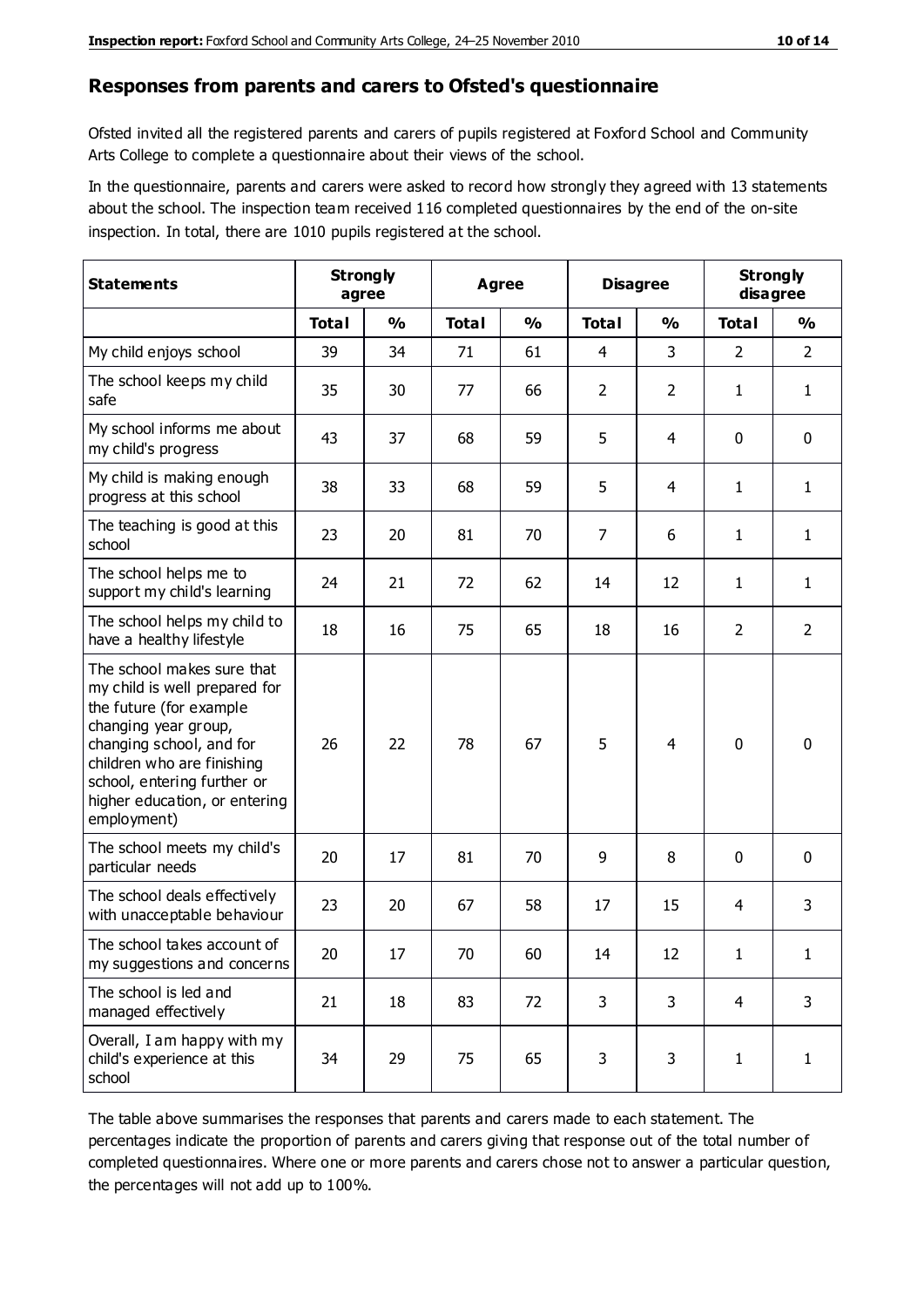## **Glossary**

| Grade   | <b>Judgement</b> | <b>Description</b>                                                                                                                                                                                                            |
|---------|------------------|-------------------------------------------------------------------------------------------------------------------------------------------------------------------------------------------------------------------------------|
| Grade 1 | Outstanding      | These features are highly effective. An outstanding school<br>provides exceptionally well for all its pupils' needs.                                                                                                          |
| Grade 2 | Good             | These are very positive features of a school. A school that<br>is good is serving its pupils well.                                                                                                                            |
| Grade 3 | Satisfactory     | These features are of reasonable quality. A satisfactory<br>school is providing adequately for its pupils.                                                                                                                    |
| Grade 4 | Inadequate       | These features are not of an acceptable standard. An<br>inadequate school needs to make significant improvement<br>in order to meet the needs of its pupils. Ofsted inspectors<br>will make further visits until it improves. |

#### **What inspection judgements mean**

#### **Overall effectiveness of schools**

|                       | Overall effectiveness judgement (percentage of schools) |      |                     |                   |
|-----------------------|---------------------------------------------------------|------|---------------------|-------------------|
| <b>Type of school</b> | <b>Outstanding</b>                                      | Good | <b>Satisfactory</b> | <b>Inadequate</b> |
| Nursery schools       | 58                                                      | 36   | 4                   | 2                 |
| Primary schools       | 8                                                       | 43   | 40                  | 9                 |
| Secondary schools     | 10                                                      | 35   | 42                  | 13                |
| Sixth forms           | 13                                                      | 39   | 45                  | 3                 |
| Special schools       | 33                                                      | 42   | 20                  | 4                 |
| Pupil referral units  | 18                                                      | 40   | 29                  | 12                |
| All schools           | 11                                                      | 42   | 38                  | 9                 |

New school inspection arrangements were introduced on 1 September 2009. This means that inspectors now make some additional judgements that were not made previously.

The data in the table above are for the period 1 September 2009 to 31 March 2010 and are the most recently published data available (see **[www.ofsted.gov.uk](http://www.ofsted.gov.uk/)**). Please note that the sample of schools inspected during the autumn and spring terms 2009/10 was not representative of all schools nationally, as weaker schools are inspected more frequently than good or outstanding schools.

Percentages are rounded and do not always add exactly to 100. Secondary school figures include those that have sixth forms, and sixth form figures include only the data specifically for sixth form inspection judgements.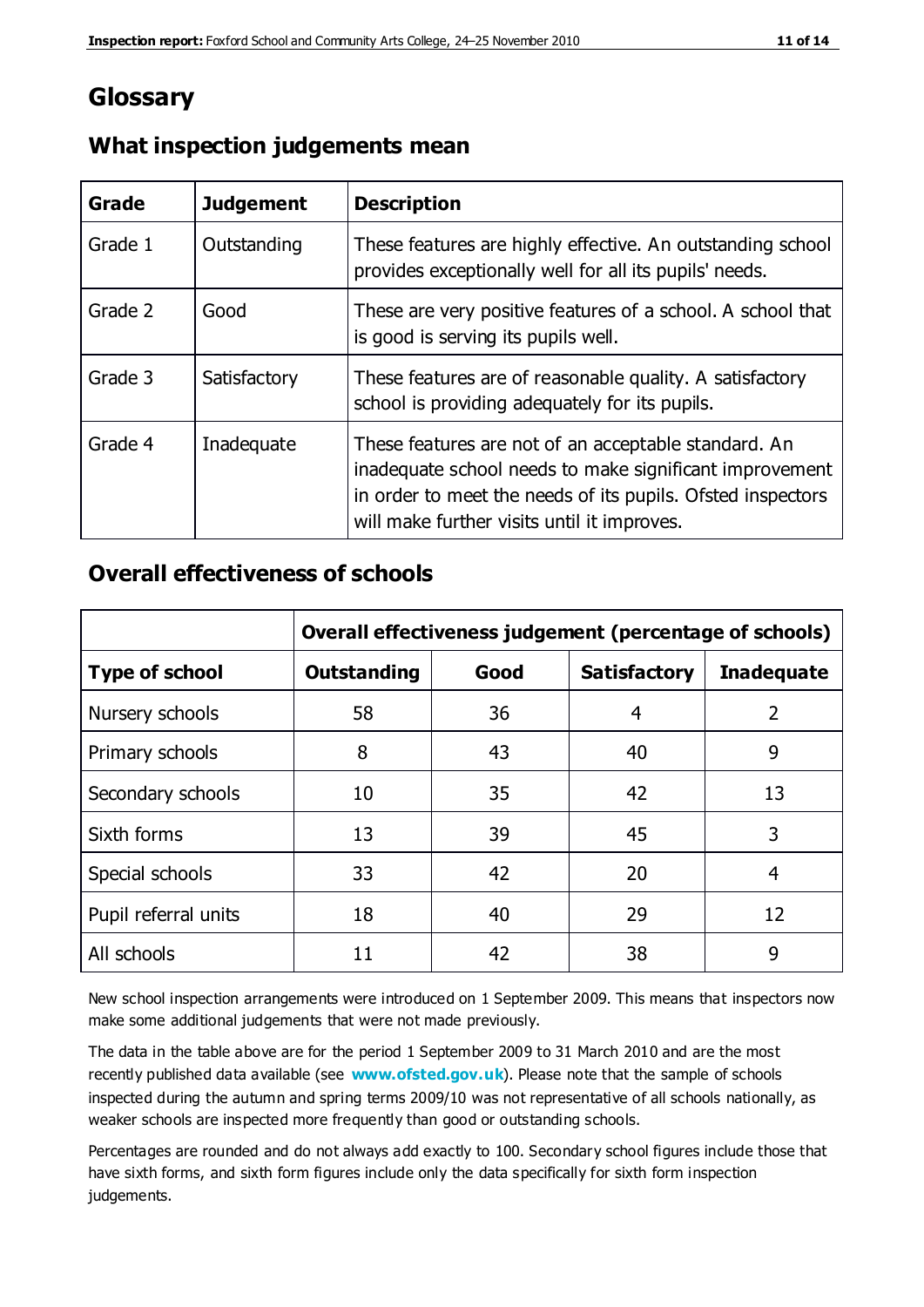# **Common terminology used by inspectors**

| Achievement:               | the progress and success of a pupil in their learning,<br>development or training.                                                                                                                                                          |
|----------------------------|---------------------------------------------------------------------------------------------------------------------------------------------------------------------------------------------------------------------------------------------|
| Attainment:                | the standard of the pupils' work shown by test and<br>examination results and in lessons.                                                                                                                                                   |
| Capacity to improve:       | the proven ability of the school to continue<br>improving. Inspectors base this judgement on what<br>the school has accomplished so far and on the quality<br>of its systems to maintain improvement.                                       |
| Leadership and management: | the contribution of all the staff with responsibilities,<br>not just the headteacher, to identifying priorities,<br>directing and motivating staff and running the school.                                                                  |
| Learning:                  | how well pupils acquire knowledge, develop their<br>understanding, learn and practise skills and are<br>developing their competence as learners.                                                                                            |
| Overall effectiveness:     | inspectors form a judgement on a school's overall<br>effectiveness based on the findings from their<br>inspection of the school. The following judgements,<br>in particular, influence what the overall effectiveness<br>judgement will be. |
|                            | The school's capacity for sustained<br>improvement.                                                                                                                                                                                         |
|                            | Outcomes for individuals and groups of pupils.                                                                                                                                                                                              |
|                            | The quality of teaching.                                                                                                                                                                                                                    |
|                            | The extent to which the curriculum meets<br>pupils' needs, including, where relevant,<br>through partnerships.                                                                                                                              |
|                            | The effectiveness of care, guidance and<br>support.                                                                                                                                                                                         |
| Progress:                  | the rate at which pupils are learning in lessons and<br>over longer periods of time. It is often measured by<br>comparing the pupils' attainment at the end of a key                                                                        |

stage with their attainment when they started.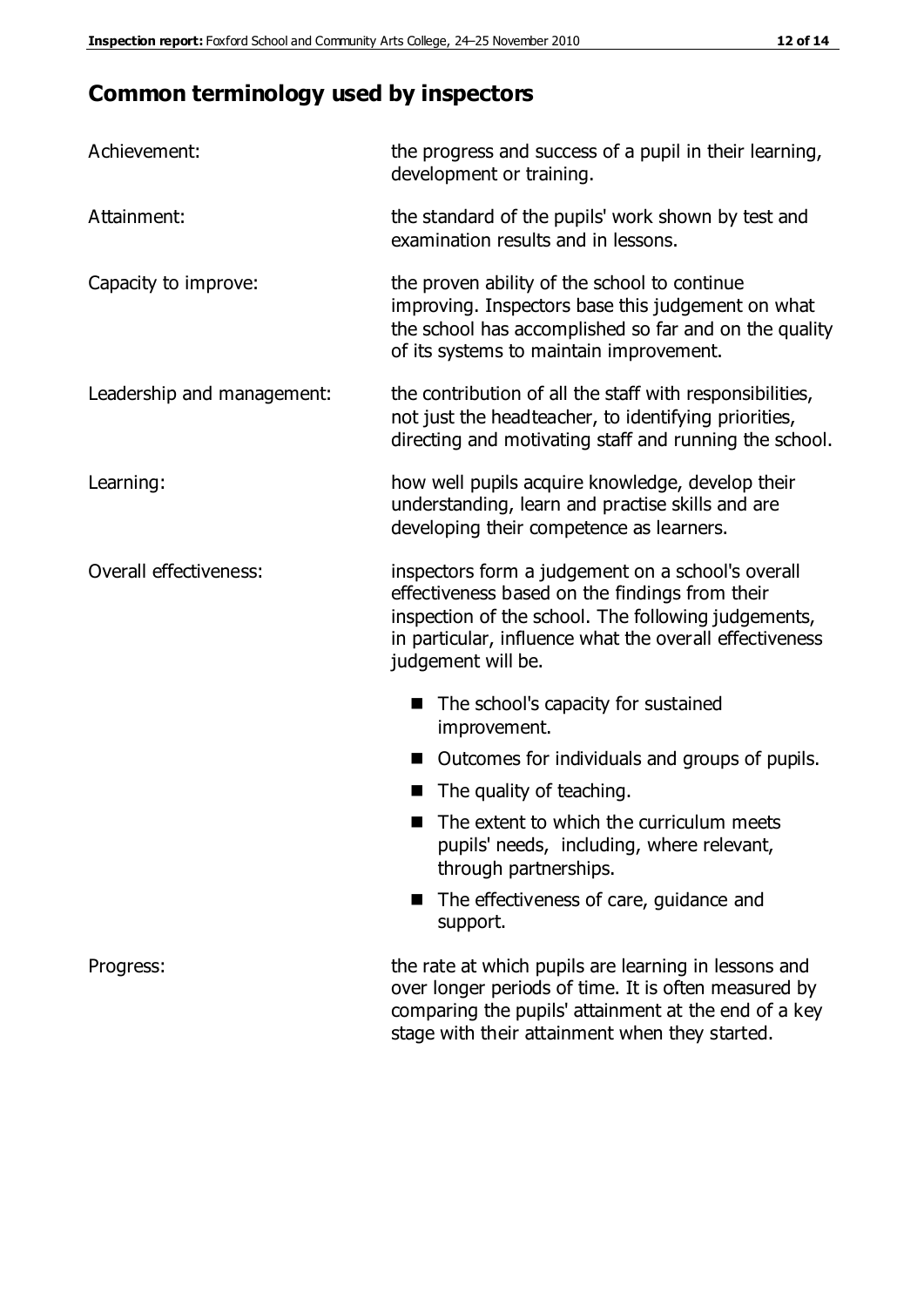#### **This letter is provided for the school, parents and carers to share with their children. It describes Ofsted's main findings from the inspection of their school.**

26 November 2010

#### Dear Students

#### **Inspection of Foxford School and Community Arts College, Coventry, CV6 6BB**

On behalf of myself and the other inspectors, I want to thank you all for the welcome you gave us when we visited your school and those of you who filled in a questionnaire whose views helped us to find out about the school. We enjoyed talking to you in lessons, meetings and at breaks. This letter is to tell you what we found on our inspection.

Your school is providing you with a satisfactory education and is improving steadily. In lessons most of you behave well, concentrate and try hard. Your attendance is also improving. You told us that you feel safe at school and that any bullying is dealt with effectively. You get on very well together and there is a strong sense of community in the school. The school's specialist subjects in creative arts provide you with lots of useful and interesting opportunities. Many of you make a good contribution to improving the school through the student councils. Those of you in the sixth form make an excellent contribution and are really good role models for other students. Teaching is good overall and some is very good. The school's leaders check carefully how well you are all progressing and plan well how to improve. We believe they have good capacity to improve things further with your help. To help the school improve further, we have recommended the following.

Teachers should plan activities to match your differing needs and abilities and set the level of challenge in lessons to make sure you can all make good or better progress.

Teachers should use their comments and feedback on your work more consistently to help you know what you need to do to improve. You can help by asking if you are unsure.

All adults in the school should apply the behaviour policy consistently so that those of you whose behaviour is sometimes not good do not disturb the learning of others. The part you must play in this is obvious.

I am confident that your school will continue to improve. I wish you success in the future.

Yours sincerely

Elaine Taylor Her Majesty's Inspector